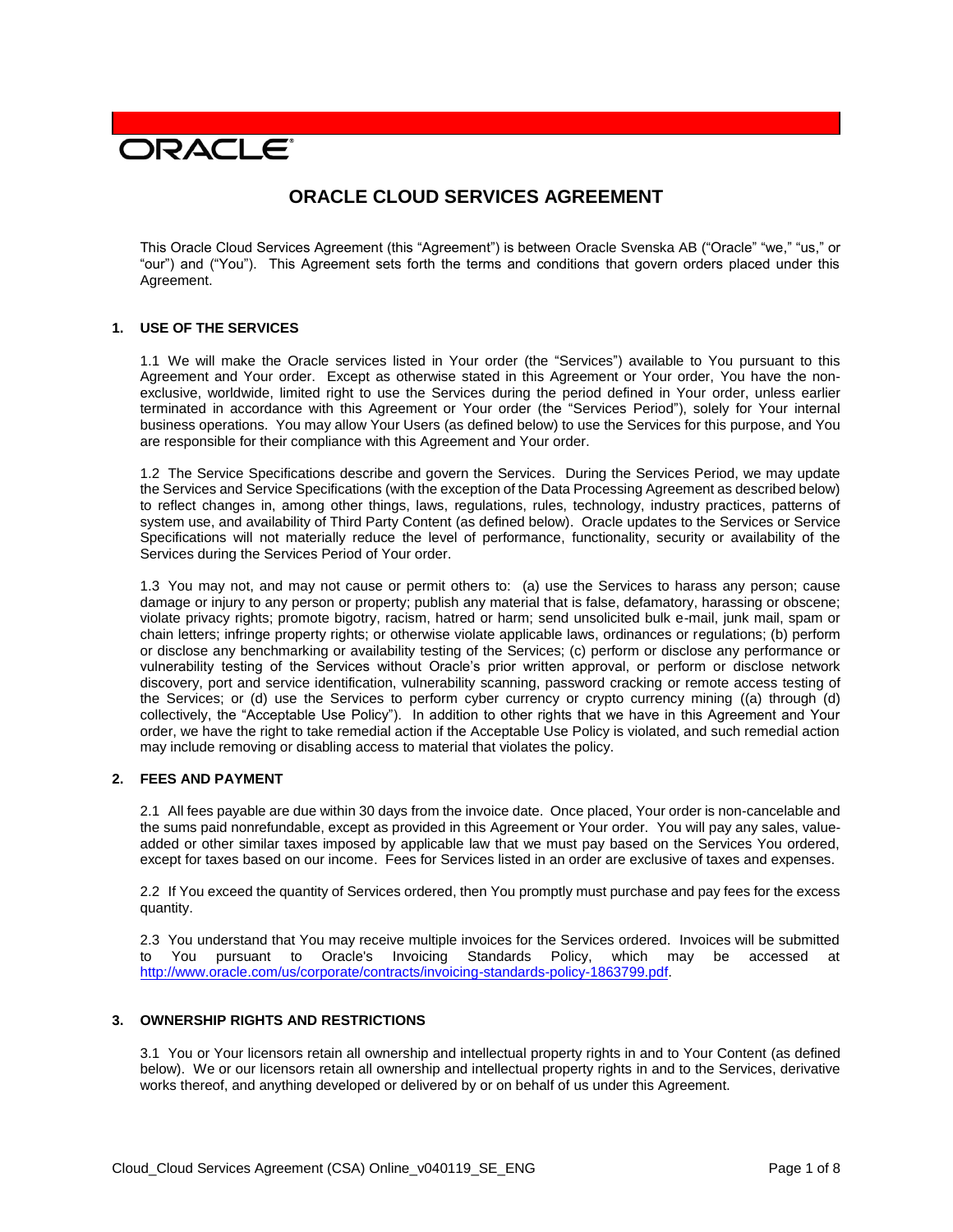3.2 You may have access to Third Party Content through use of the Services. Unless otherwise stated in Your order, all ownership and intellectual property rights in and to Third Party Content and the use of such content is governed by separate third party terms between You and the third party.

3.3 You grant us the right to host, use, process, display and transmit Your Content to provide the Services pursuant to and in accordance with this Agreement and Your order. You have sole responsibility for the accuracy, quality, integrity, legality, reliability, and appropriateness of Your Content, and for obtaining all rights related to Your Content required by Oracle to perform the Services.

3.4 You may not, and may not cause or permit others to: (a) modify, make derivative works of, disassemble, decompile, reverse engineer, reproduce, republish, download, or copy any part of the Services (including data structures or similar materials produced by programs); (b) access or use the Services to build or support, directly or indirectly, products or services competitive to Oracle; or (c) license, sell, transfer, assign, distribute, outsource, permit timesharing or service bureau use of, commercially exploit, or make available the Services to any third party except as permitted by this Agreement or Your order.

# **4. NONDISCLOSURE**

4.1 By virtue of this Agreement, the parties may disclose to each other information that is confidential ("Confidential Information"). Confidential Information shall be limited to the terms and pricing under this Agreement and Your order, Your Content residing in the Services, and all information clearly identified as confidential at the time of disclosure.

4.2 A party's Confidential Information shall not include information that: (a) is or becomes a part of the public domain through no act or omission of the other party; (b) was in the other party's lawful possession prior to the disclosure and had not been obtained by the other party either directly or indirectly from the disclosing party; (c) is lawfully disclosed to the other party by a third party without restriction on the disclosure; or (d) is independently developed by the other party.

4.3 Each party agrees not to disclose the other party's Confidential Information to any third party other than as set forth in the following sentence for a period of five years from the date of the disclosing party's disclosure of the Confidential Information to the receiving party; however, we will protect the confidentiality of Your Content residing in the Services for as long as such information resides in the Services. Each party may disclose Confidential Information only to those employees, agents or subcontractors who are required to protect it against unauthorized disclosure in a manner no less protective than required under this Agreement, and each party may disclose the other party's Confidential Information in any legal proceeding or to a governmental entity as required by law. We will protect the confidentiality of Your Content residing in the Services in accordance with the Oracle security practices defined as part of the Service Specifications applicable to Your order.

# **5. PROTECTION OF YOUR CONTENT**

5.1 In order to protect Your Content provided to Oracle as part of the provision of the Services, Oracle will comply with the applicable administrative, physical, technical and other safeguards, and other applicable aspects of system and content management, available at [http://www.oracle.com/us/corporate/contracts/cloud-services/index.html.](http://www.oracle.com/us/corporate/contracts/cloud-services/index.html)

5.2 To the extent Your Content includes Personal Data (as that term is defined in the applicable data privacy policies and the Data Processing Agreement (as that term is defined below)), Oracle will furthermore comply with the following:

- a. the relevant Oracle privacy policies applicable to the Services, available at [http://www.oracle.com/us/legal/privacy/overview/index.html;](http://www.oracle.com/us/legal/privacy/overview/index.html) and
- b. the applicable version of the Data Processing Agreement for Oracle Services (the "Data Processing Agreement"), unless stated otherwise in Your order. The version of the Data Processing Agreement applicable to Your order (a) is available at [https://www.oracle.com/corporate/contracts/cloud](https://www.oracle.com/corporate/contracts/cloud-services/contracts.html#data-processing)[services/contracts.html#data-processing](https://www.oracle.com/corporate/contracts/cloud-services/contracts.html#data-processing) and is incorporated herein by reference, and (b) will remain in force during the Services Period of Your order. In the event of any conflict between the terms of the Data Processing Agreement and the terms of the Service Specifications (including any applicable Oracle privacy policies), the terms of the Data Processing Agreement shall take precedence.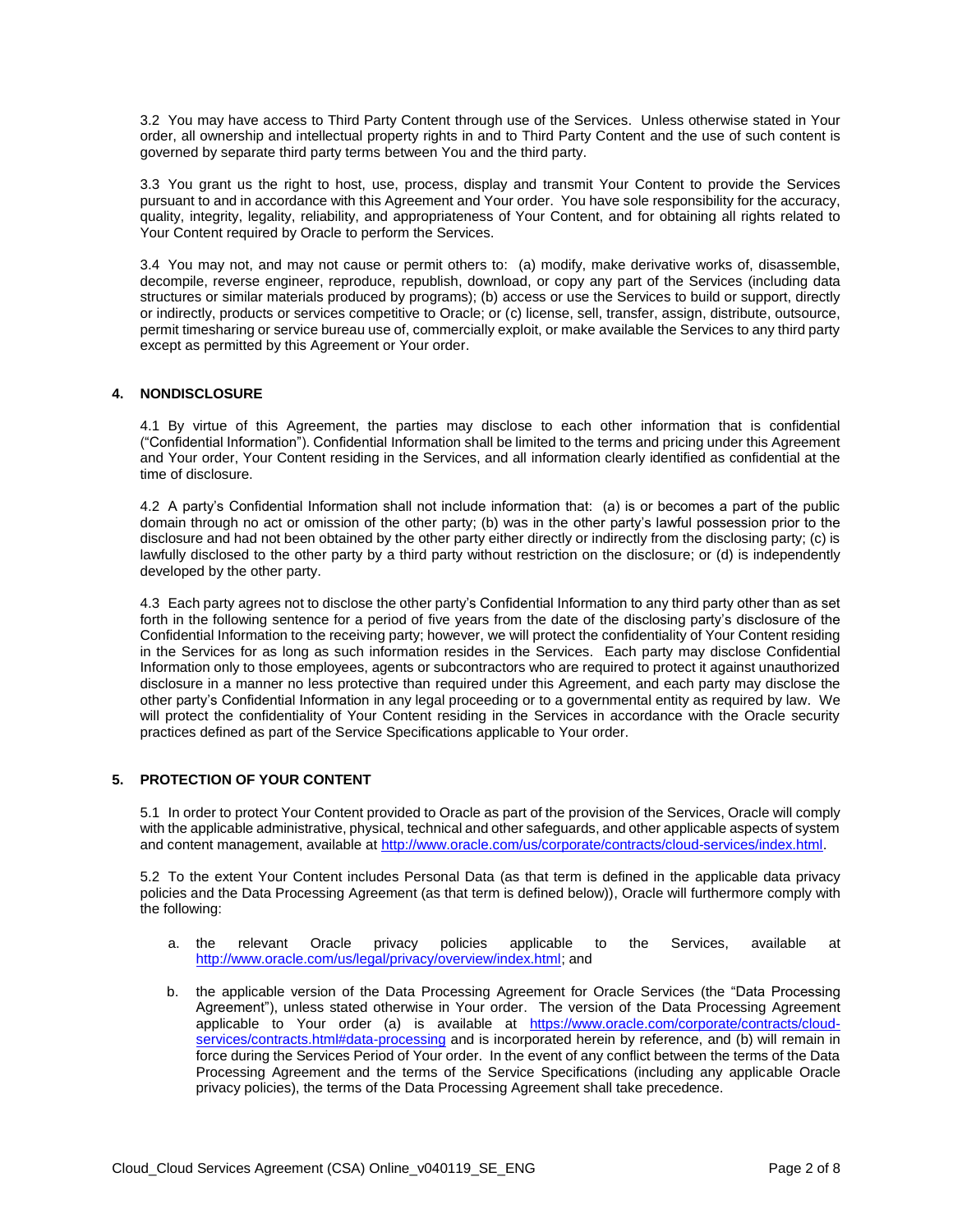5.3 Without prejudice to Sections 5.1 and 5.2 above, You are responsible for (a) any required notices, consents and/or authorizations related to Your provision of, and our processing of, Your Content (including any Personal Data) as part of the Services, (b) any security vulnerabilities, and the consequences of such vulnerabilities, arising from Your Content, including any viruses, Trojan horses, worms or other harmful programming routines contained in Your Content, and (c) any use by You or Your Users of the Services in a manner that is inconsistent with the terms of this Agreement. To the extent You disclose or transmit Your Content to a third party, we are no longer responsible for the security, integrity or confidentiality of such content outside of Oracle's control.

5.4 Unless otherwise specified in Your order (including in the Service Specifications), Your Content may not include any sensitive or special data that imposes specific data security or data protection obligations on Oracle in addition to or different from those specified in the Service Specifications. If available for the Services, You may purchase additional services from us (e.g., Oracle Payment Card Industry Compliance Services) designed to address specific data security or data protection requirements applicable to such sensitive or special data You seek to include in Your Content.

#### **6. WARRANTIES, DISCLAIMERS AND EXCLUSIVE REMEDIES**

6.1 Each party represents that it has validly entered into this Agreement and that it has the power and authority to do so. We warrant that during the Services Period we will perform the Services using commercially reasonable care and skill in all material respects as described in the Service Specifications. If the Services provided to You were not performed as warranted, You must promptly provide us with a written notice that describes the deficiency in the Services (including, as applicable, the service request number notifying us of the deficiency in the Services).

6.2 WE DO NOT WARRANT THAT THE SERVICES WILL BE PERFORMED ERROR-FREE OR UNINTERRUPTED, THAT WE WILL CORRECT ALL SERVICES ERRORS, OR THAT THE SERVICES WILL MEET YOUR REQUIREMENTS OR EXPECTATIONS. WE ARE NOT RESPONSIBLE FOR ANY ISSUES RELATED TO THE PERFORMANCE, OPERATION OR SECURITY OF THE SERVICES THAT ARISE FROM YOUR CONTENT OR THIRD PARTY CONTENT OR SERVICES PROVIDED BY THIRD PARTIES.

6.3 FOR ANY BREACH OF THE SERVICES WARRANTY, YOUR EXCLUSIVE REMEDY AND OUR ENTIRE LIABILITY SHALL BE THE CORRECTION OF THE DEFICIENT SERVICES THAT CAUSED THE BREACH OF WARRANTY, OR, IF WE CANNOT SUBSTANTIALLY CORRECT THE DEFICIENCY IN A COMMERCIALLY REASONABLE MANNER, YOU MAY END THE DEFICIENT SERVICES AND WE WILL REFUND TO YOU THE FEES FOR THE TERMINATED SERVICES THAT YOU PRE-PAID TO US FOR THE PERIOD FOLLOWING THE EFFECTIVE DATE OF TERMINATION.

6.4 TO THE EXTENT NOT PROHIBITED BY LAW, THESE WARRANTIES ARE EXCLUSIVE AND THERE ARE NO OTHER EXPRESS OR IMPLIED WARRANTIES OR CONDITIONS INCLUDING FOR SOFTWARE, HARDWARE, SYSTEMS, NETWORKS OR ENVIRONMENTS OR FOR MERCHANTABILITY, SATISFACTORY QUALITY AND FITNESS FOR A PARTICULAR PURPOSE.

#### **7. LIMITATION OF LIABILITY**

7.1 IN NO EVENT WILL EITHER PARTY OR ITS AFFILIATES BE LIABLE FOR ANY INDIRECT, CONSEQUENTIAL, INCIDENTAL, SPECIAL, PUNITIVE, OR EXEMPLARY DAMAGES, OR ANY LOSS OF REVENUE, PROFITS (EXCLUDING FEES UNDER THIS AGREEMENT), SALES, DATA, DATA USE, GOODWILL, OR REPUTATION.

7.2 IN NO EVENT SHALL THE AGGREGATE LIABILITY OF ORACLE AND OUR AFFILIATES ARISING OUT OF OR RELATED TO THIS AGREEMENT OR YOUR ORDER, WHETHER IN CONTRACT, TORT, OR OTHERWISE, EXCEED THE TOTAL AMOUNTS ACTUALLY PAID UNDER YOUR ORDER FOR THE SERVICES GIVING RISE TO THE LIABILITY DURING THE TWELVE (12) MONTHS IMMEDIATELY PRECEDING THE EVENT GIVING RISE TO SUCH LIABILITY.

#### **8. INDEMNIFICATION**

8.1 If a third party makes a claim against either You or Oracle ("Recipient" which may refer to You or us depending upon which party received the Material), that any information, design, specification, instruction, software, service, data, hardware, or material (collectively, "Material") furnished by either You or us ("Provider" which may refer to You or us depending on which party provided the Material) and used by the Recipient infringes the third party's intellectual property rights, the Provider, at the Provider's sole cost and expense, will defend the Recipient against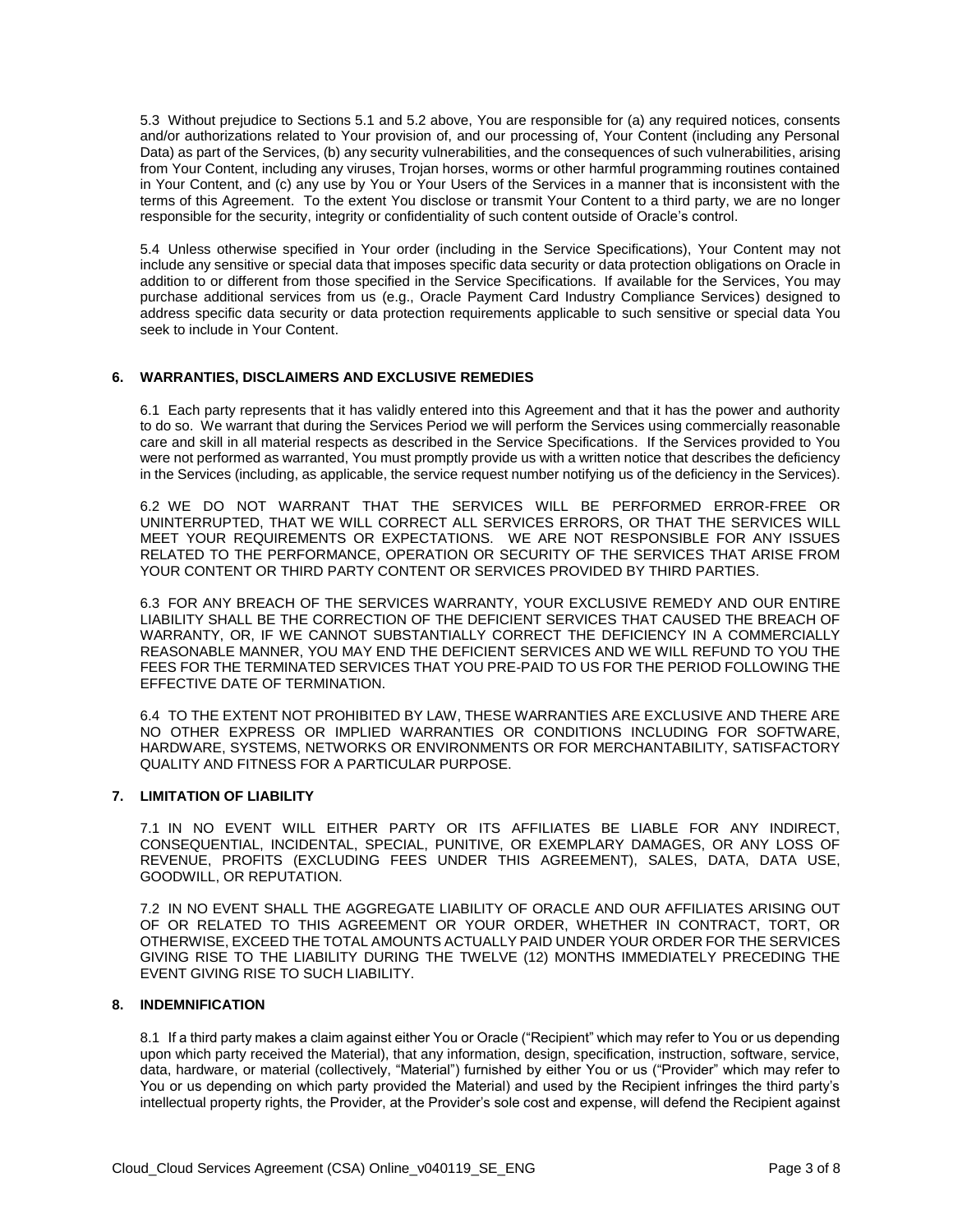the claim and indemnify the Recipient from the damages, liabilities, costs and expenses awarded by the court to the third party claiming infringement or the settlement agreed to by the Provider, if the Recipient does the following:

- a. notifies the Provider promptly in writing, not later than 30 days after the Recipient receives notice of the claim (or sooner if required by applicable law);
- b. gives the Provider sole control of the defense and any settlement negotiations; and
- c. gives the Provider the information, authority and assistance the Provider needs to defend against or settle the claim.

8.2 If the Provider believes or it is determined that any of the Material may have violated a third party's intellectual property rights, the Provider may choose to either modify the Material to be non-infringing (while substantially preserving its utility or functionality) or obtain a license to allow for continued use, or if these alternatives are not commercially reasonable, the Provider may end the license for, and require return of, the applicable Material and refund any unused, prepaid fees the Recipient may have paid to the other party for such Material. If such return materially affects our ability to meet obligations under the relevant order, then we may, upon 30 days prior written notice, terminate the order. If such Material is third party technology and the terms of the third party license do not allow us to terminate the license, then we may, upon 30 days prior written notice, end the Services associated with such Material and refund any unused, prepaid fees for such Services.

8.3 The Provider will not indemnify the Recipient if the Recipient (a) alters the Material or uses it outside the scope of use identified in the Provider's user or program documentation or Service Specifications, or (b) uses a version of the Material which has been superseded, if the infringement claim could have been avoided by using an unaltered current version of the Material which was made available to the Recipient. The Provider will not indemnify the Recipient to the extent that an infringement claim is based upon any Material not furnished by the Provider. We will not indemnify You to the extent that an infringement claim is based on Third Party Content or any Material from a third party portal or other external source that is accessible or made available to You within or by the Services (e.g., a social media post from a third party blog or forum, a third party Web page accessed via a hyperlink, marketing data from third party data providers, etc.).

8.4 This Section 8 provides the parties' exclusive remedy for any infringement claims or damages.

#### **9. TERM AND TERMINATION**

- 9.1 This Agreement is valid for the order which this Agreement accompanies.
- 9.2 Services shall be provided for the Services Period defined in Your order.

9.3 We may suspend Your or Your Users' access to, or use of, the Services if we believe that (a) there is a significant threat to the functionality, security, integrity, or availability of the Services or any content, data, or applications in the Services; (b) You or Your Users are accessing or using the Services to commit an illegal act; or (c) there is a violation of the Acceptable Use Policy. When reasonably practicable and lawfully permitted, we will provide You with advance notice of any such suspension. We will use reasonable efforts to re-establish the Services promptly after we determine that the issue causing the suspension has been resolved. During any suspension period, we will make Your Content (as it existed on the suspension date) available to You. Any suspension under this Section shall not excuse You from Your obligation to make payments under this Agreement.

9.4 If either of us breaches a material term of this Agreement or any order and fails to correct the breach within 30 days of written specification of the breach, then the breaching party is in default and the non-breaching party may terminate (a) in the case of breach of any order, the order under which the breach occurred; or (b) in the case of breach of the Agreement, the Agreement and any orders that have been placed under the Agreement. If we terminate any orders as specified in the preceding sentence, You must pay within 30 days all amounts that have accrued prior to such termination, as well as all sums remaining unpaid for the Services under such order(s) plus related taxes and expenses. Except for nonpayment of fees, the nonbreaching party may agree in its sole discretion to extend the 30 day period for so long as the breaching party continues reasonable efforts to cure the breach. You agree that if You are in default under this Agreement, You may not use those Services ordered.

9.5 At the end of the Services Period, we will make Your Content (as it existed at the end of the Services Period) available for retrieval by You during a retrieval period set out in the Service Specifications. At the end of such retrieval period, and except as may be required by law, we will delete or otherwise render unrecoverable any of Your Content that remains in the Services. Our data deletion practices are described in more detail in the Service Specifications.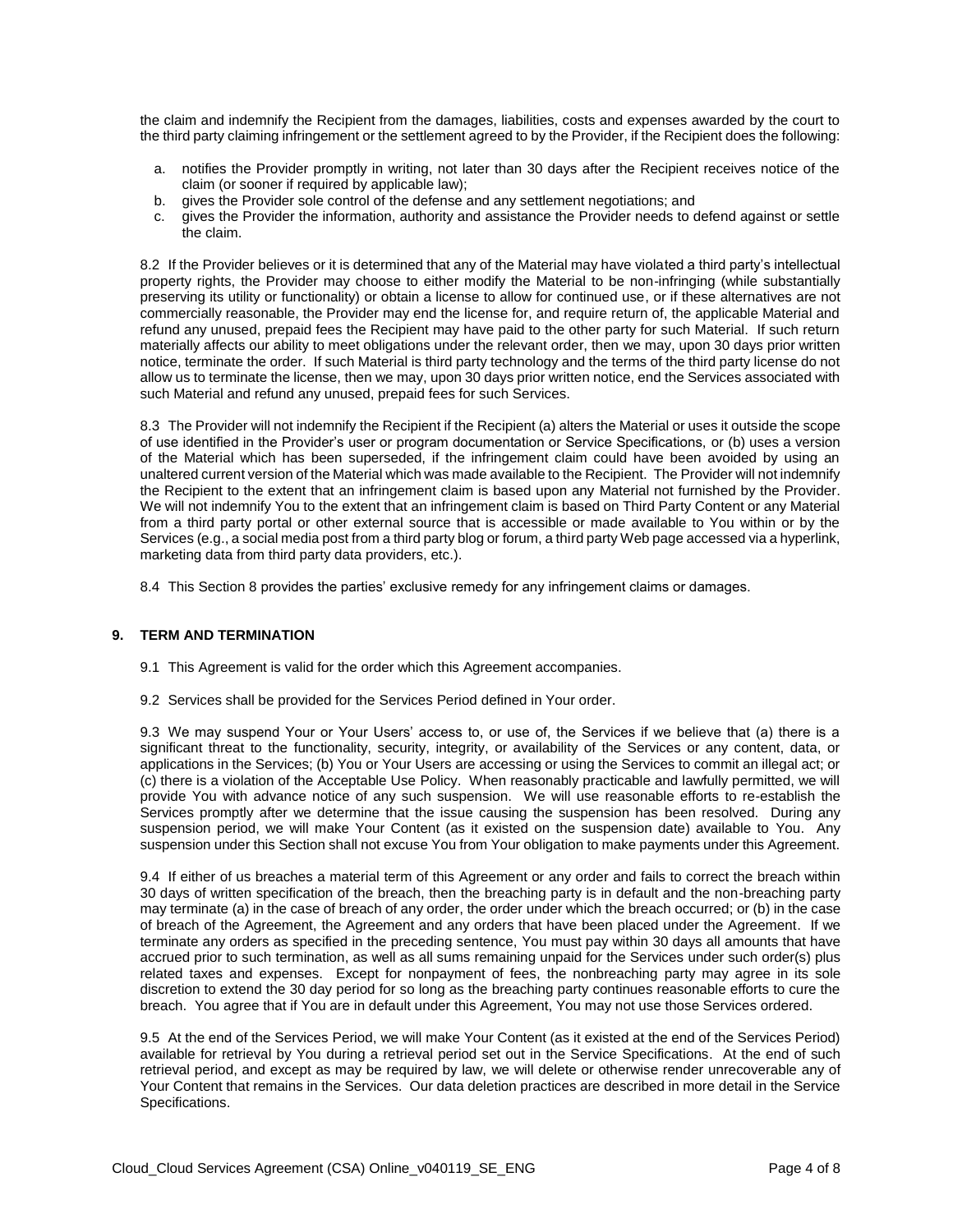9.6 Provisions that survive termination or expiration of this Agreement are those relating to limitation of liability, indemnification, payment and others which by their nature are intended to survive.

#### **10. THIRD-PARTY CONTENT, SERVICES AND WEBSITES**

10.1 The Services may enable You to link to, transfer Your Content or Third Party Content to, or otherwise access, third parties' websites, platforms, content, products, services, and information ("Third Party Services"). Oracle does not control and is not responsible for Third Party Services. You are solely responsible for complying with the terms of access and use of Third Party Services, and if Oracle accesses or uses any Third Party Services on Your behalf to facilitate performance of the Services, You are solely responsible for ensuring that such access and use, including through passwords, credentials or tokens issued or otherwise made available to You, is authorized by the terms of access and use for such services. If You transfer or cause the transfer of Your Content or Third Party Content from the Services to a Third Party Service or other location, that transfer constitutes a distribution by You and not by Oracle.

10.2 Any Third Party Content we make accessible is provided on an "as-is" and "as available" basis without any warranty of any kind. You acknowledge and agree that we are not responsible for, and have no obligation to control, monitor, or correct, Third Party Content. We disclaim all liabilities arising from or related to Third Party Content.

10.3 You acknowledge that: (i) the nature, type, quality and availability of Third Party Content may change at any time during the Services Period, and (ii) features of the Services that interoperate with Third Party Services such as Facebook™, YouTube™ and Twitter™, etc., depend on the continuing availability of such third parties' respective application programming interfaces (APIs). We may need to update, change or modify the Services under this Agreement as a result of a change in, or unavailability of, such Third Party Content, Third Party Services or APIs. If any third party ceases to make its Third Party Content or APIs available on reasonable terms for the Services, as determined by us in our sole discretion, we may cease providing access to the affected Third Party Content or Third Party Services without any liability to You. Any changes to Third Party Content, Third Party Services or APIs, including their unavailability, during the Services Period does not affect Your obligations under this Agreement or the applicable order, and You will not be entitled to any refund, credit or other compensation due to any such changes.

#### **11. SERVICE MONITORING, ANALYSES AND ORACLE SOFTWARE**

11.1 We continuously monitor the Services to facilitate Oracle's operation of the Services; to help resolve Your service requests; to detect and address threats to the functionality, security, integrity, and availability of the Services as well as any content, data, or applications in the Services; and to detect and address illegal acts or violations of the Acceptable Use Policy. Oracle monitoring tools do not collect or store any of Your Content residing in the Services, except as needed for such purposes. Oracle does not monitor, and does not address issues with, non-Oracle software provided by You or any of Your Users that is stored in, or run on or through, the Services. Information collected by Oracle monitoring tools (excluding Your Content) may also be used to assist in managing Oracle's product and service portfolio, to help Oracle address deficiencies in its product and service offerings, and for license management purposes.

11.2 We may (i) compile statistical and other information related to the performance, operation and use of the Services, and (ii) use data from the Services in aggregated form for security and operations management, to create statistical analyses, and for research and development purposes (clauses i and ii are collectively referred to as "Service Analyses"). We may make Service Analyses publicly available; however, Service Analyses will not incorporate Your Content, Personal Data or Confidential Information in a form that could serve to identify You or any individual. We retain all intellectual property rights in Service Analyses.

11.3 We may provide You with the ability to obtain certain Oracle Software (as defined below) for use with the Services. If we provide Oracle Software to You and do not specify separate terms for such software, then such Oracle Software is provided as part of the Services and You have the non-exclusive, worldwide, limited right to use such Oracle Software, subject to the terms of this Agreement and Your order (except for separately licensed elements of the Oracle Software, which separately licensed elements are governed by the applicable separate terms), solely to facilitate Your use of the Services. You may allow Your Users to use the Oracle Software for this purpose, and You are responsible for their compliance with the license terms. Your right to use any Oracle Software will terminate upon the earlier of our notice (by web posting or otherwise) or the end of the Services associated with the Oracle Software. Notwithstanding the foregoing, if Oracle Software is licensed to You under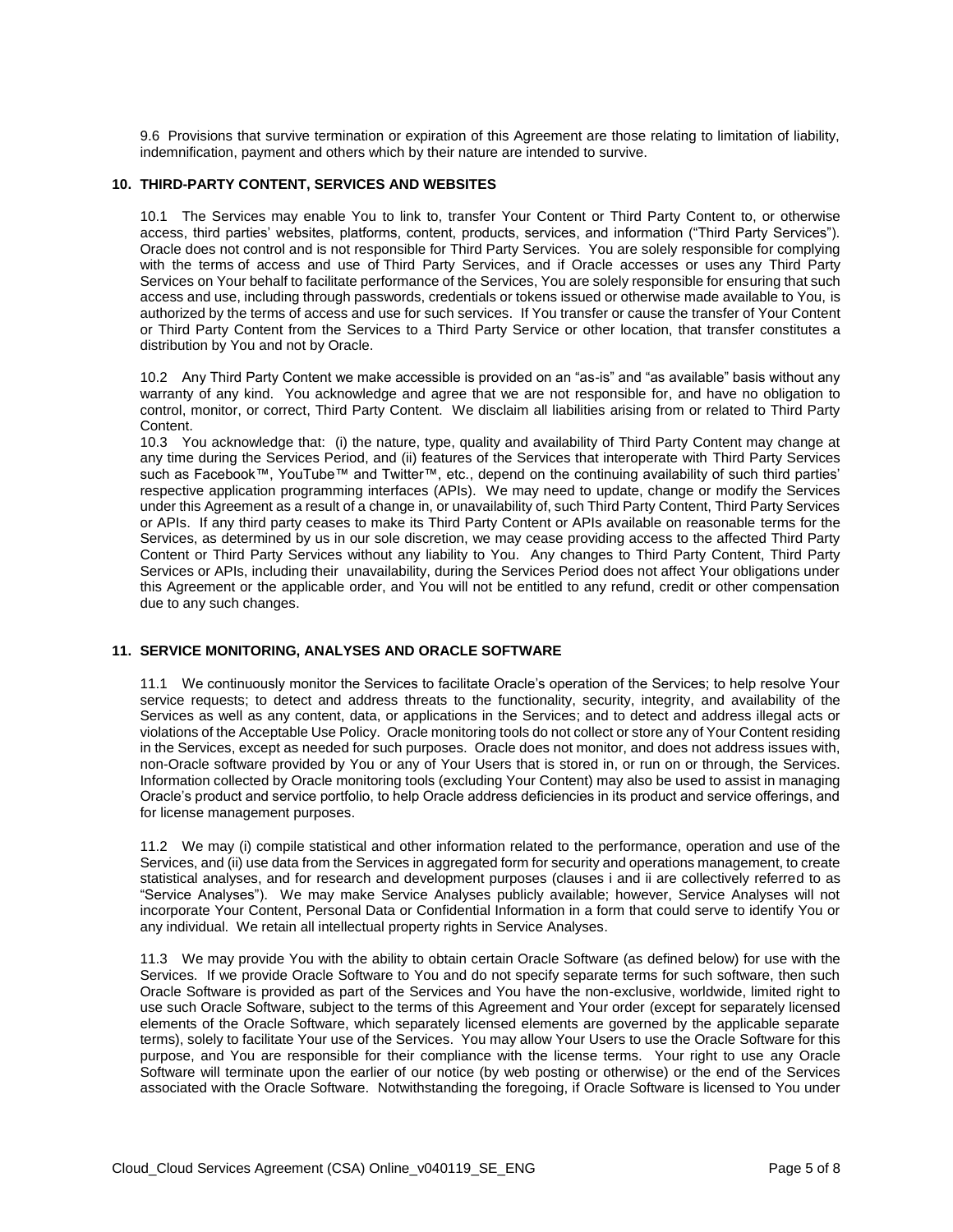separate terms, then Your use of such software is governed by the separate terms. Your right to use any part of the Oracle Software that is licensed under the separate terms is not restricted in any way by this Agreement.

#### **12. EXPORT**

12.1 Export laws and regulations of the United States and any other relevant local export laws and regulations apply to the Services. Such export laws govern use of the Services (including technical data) and any Services deliverables provided under this Agreement, and You and we each agree to comply with all such export laws and regulations (including "deemed export" and "deemed re-export" regulations). You agree that no data, information, software programs and/or materials resulting from the Services (or direct product thereof) will be exported, directly or indirectly, in violation of these laws, or will be used for any purpose prohibited by these laws including, without limitation, nuclear, chemical, or biological weapons proliferation, or development of missile technology.

12.2 You acknowledge that the Services are designed with capabilities for You and Your Users to access the Services without regard to geographic location and to transfer or otherwise move Your Content between the Services and other locations such as User workstations. You are solely responsible for the authorization and management of User accounts across geographic locations, as well as export control and geographic transfer of Your Content.

#### **13. FORCE MAJEURE**

Neither You nor we shall be responsible for failure or delay of performance if caused by: an act of war, hostility, or sabotage; act of God; pandemic; electrical, internet, or telecommunication outage that is not caused by the obligated party; government restrictions (including the denial or cancelation of any export, import or other license); or other event outside the reasonable control of the obligated party. Both You and we will use reasonable efforts to mitigate the effect of a force majeure event. If such event continues for more than 30 days, either of You or we may cancel unperformed Services and affected orders upon written notice. This Section does not excuse either party's obligation to take reasonable steps to follow its normal disaster recovery procedures or Your obligation to pay for the Services.

#### **14. GOVERNING LAW AND JURISDICTION**

This Agreement is governed by the laws of Sweden and each party agrees to submit to the exclusive jurisdiction of, and venue in, the courts in Sweden, with Stockholms Tingsrätt being the exclusive court of first instance in any dispute arising out of or relating to this Agreement.

# **15. NOTICE**

15.1 Any notice required under this Agreement shall be provided to the other party in writing. If You have a legal dispute with us or if You wish to provide a notice under the Indemnification Section of this Agreement, or if You become subject to insolvency or other similar legal proceedings, You will promptly send written notice to: Oracle Svenska AB, Box 1429, S-171 27 Solna, Sweden, Attention: Director of Legal Services, Legal Department.

15.2 We may give notices applicable to our Services customers by means of a general notice on the Oracle portal for the Services, and notices specific to You by electronic mail to Your e-mail address on record in our account information or by written communication sent by first class mail or pre-paid post to Your address on record in our account information.

#### **16. ASSIGNMENT**

You may not assign this Agreement or give or transfer the Services, or any interest in the Services, to another individual or entity.

# **17. OTHER**

17.1 We are an independent contractor, and each party agrees that no partnership, joint venture, or agency relationship exists between the parties.

17.2 Our business partners and other third parties, including any third parties with which the Services have integrations or that are retained by You to provide consulting services, implementation services or applications that interact with the Services, are independent of Oracle and are not Oracle's agents. We are not liable for, bound by,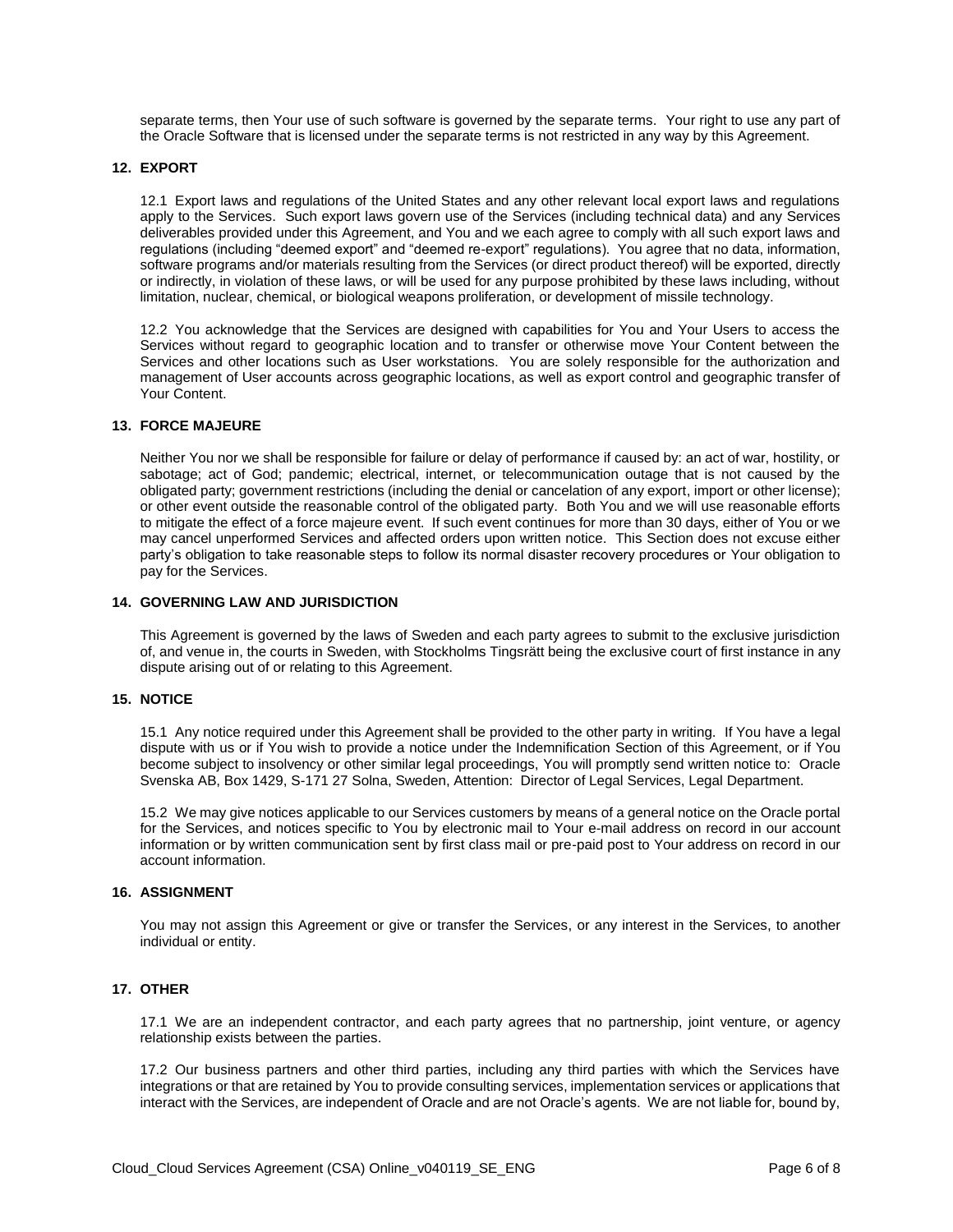or responsible for any problems with the Services or Your Content arising due to any acts of any such business partner or third party, unless the business partner or third party is providing Services as our subcontractor on an engagement ordered under this Agreement and, if so, then only to the same extent as we would be responsible for our resources under this Agreement.

17.3 If any term of this Agreement is found to be invalid or unenforceable, the remaining provisions will remain effective and such term shall be replaced with another term consistent with the purpose and intent of this Agreement.

17.4 Except for actions for nonpayment or breach of Oracle's proprietary rights, no action, regardless of form, arising out of or relating to this Agreement may be brought by either party more than two years after the cause of action has accrued.

17.5 Prior to entering into an order governed by this Agreement, You are solely responsible for determining whether the Services meet Your technical, business or regulatory requirements. Oracle will cooperate with Your efforts to determine whether use of the standard Services are consistent with those requirements. Additional fees may apply to any additional work performed by Oracle or changes to the Services. You remain solely responsible for Your regulatory compliance in connection with Your use of the Services.

17.6 Upon forty-five (45) days written notice and no more than once every twelve (12) months, Oracle may audit Your use of the Cloud Services to ensure Your use of the Cloud Services is in compliance with the terms of the applicable order and this Agreement. Any such audit shall not unreasonably interfere with Your normal business operations.

You agree to cooperate with Oracle's audit and to provide reasonable assistance and access to information reasonably requested by Oracle.

The performance of the audit and non-public data obtained during the audit (including findings or reports that result from the audit) shall be subject to the provisions of section 4 (Nondisclosure) of this Agreement.

If the audit identifies non-compliance, You agree to remedy (which may include, without limitation, the payment of any fees for additional Cloud Services) such non-compliance within 30 days of written notification of that noncompliance. You agree that Oracle shall not be responsible for any of Your costs incurred in cooperating with the audit.

# **18. ENTIRE AGREEMENT**

18.1 You agree that this Agreement and the information which is incorporated into this Agreement by written reference (including reference to information contained in a URL or referenced policy), together with the applicable order, is the complete agreement for the Services ordered by You and supersedes all prior or contemporaneous agreements or representations, written or oral, regarding such Services.

18.2 It is expressly agreed that the terms of this Agreement and any Oracle order shall supersede the terms in any purchase order, procurement internet portal, or other similar non-Oracle document and no terms included in any such purchase order, portal, or other non-Oracle document shall apply to the Services ordered. In the event of any inconsistencies between the terms of an order and the Agreement, the order shall take precedence; however, unless expressly stated otherwise in an order, the terms of the Data Processing Agreement shall take precedence over any inconsistent terms in an order. This Agreement and orders hereunder may not be modified and the rights and restrictions may not be altered or waived except in a writing signed or accepted online by authorized representatives of You and of Oracle; however, Oracle may update the Service Specifications, including by posting updated documents on Oracle's websites. No third party beneficiary relationships are created by this Agreement.

#### **19. AGREEMENT DEFINITIONS**

19.1 **"Oracle Software"** means any software agent, application or tool that Oracle makes available to You for download specifically for purposes of facilitating Your access to, operation of, and/or use with, the Services.

19.2 **"Program Documentation"** refers to the user manuals, help windows, readme files for the Services and any Oracle Software. You may access the documentation online a[t http://oracle.com/contracts](http://oracle.com/contracts) or such other address specified by Oracle.